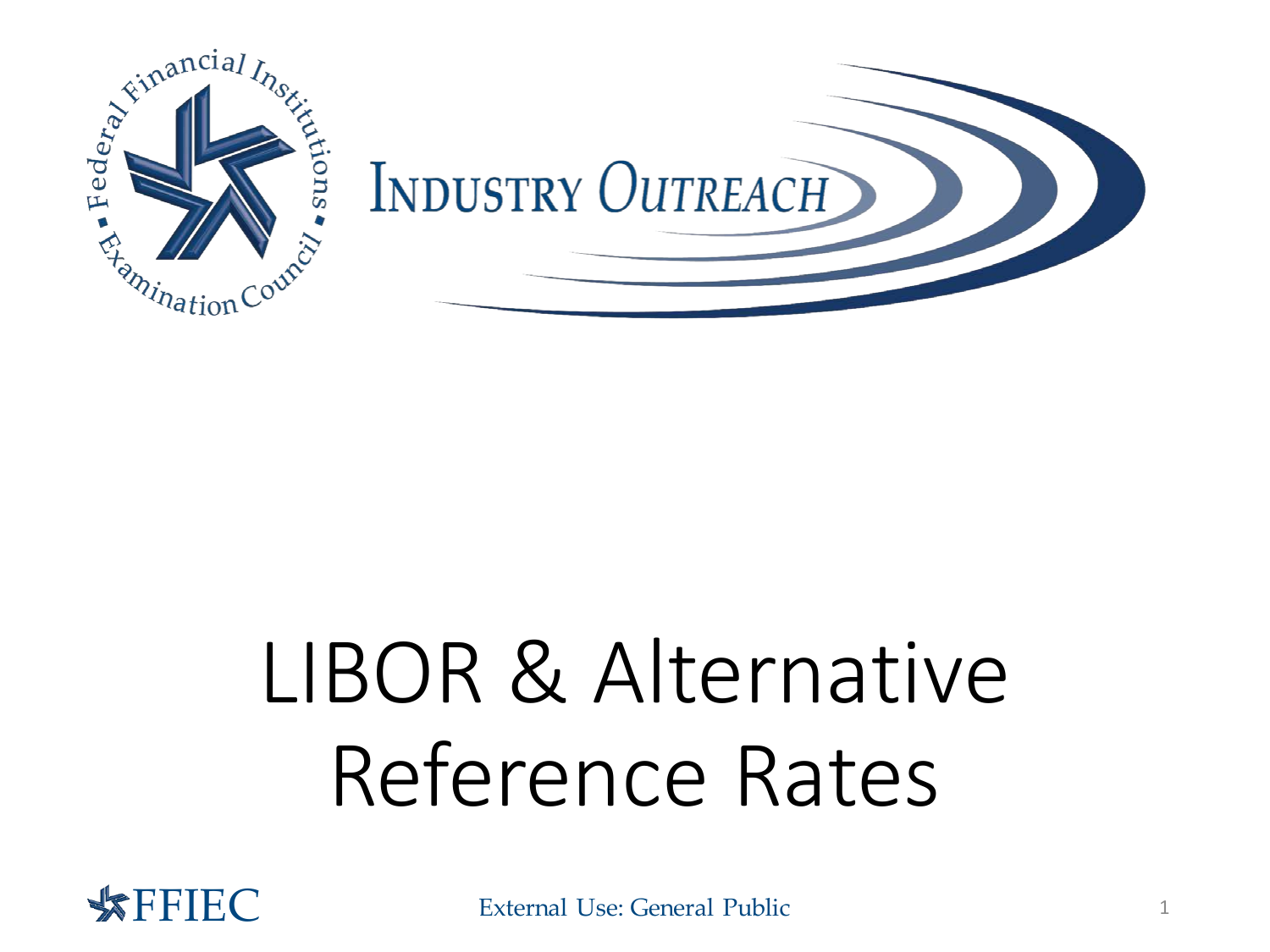

Use of these materials by participants, including video and audio recording of this presentation, is strictly prohibited except by written permission of the FFIEC or its members<sup>1</sup>. The views expressed in this presentation are individual views, intended for informational purposes, and are not formal opinions of, nor binding on, the FFIEC or its members.

1Board of Governors of the Federal Reserve System, Bureau of Consumer Financial Protection, Federal Deposit Insurance Corporation, Office of the Comptroller of the Currency, National Credit Union Administration, and State Liaison Committee.

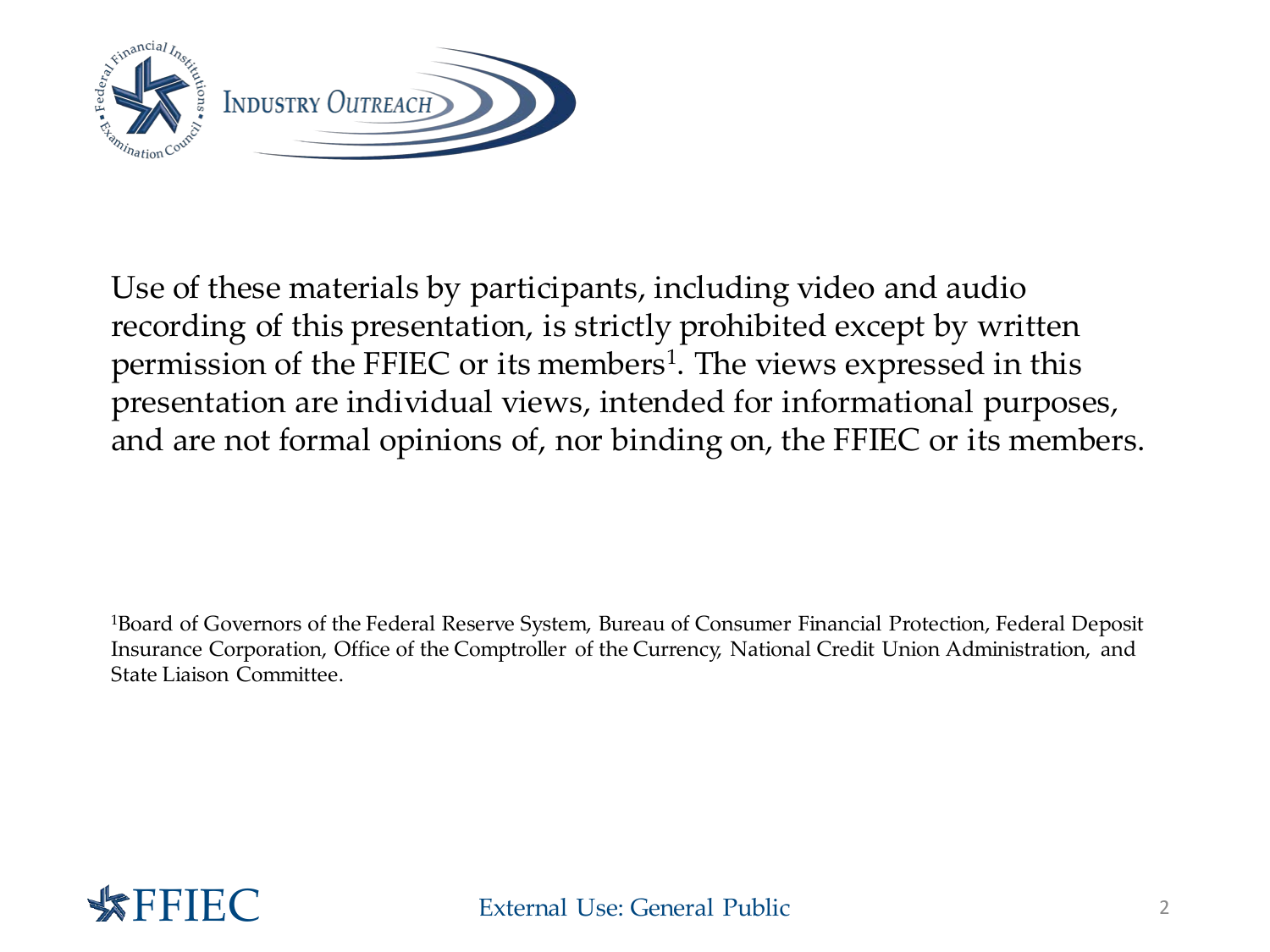## The Goals of Today's Session

### **Note: This session is for information only. It is not regulatory guidance.**

- Describe what is happening with the LIBOR rates.
- Articulate the risks associated with the likely permanent discontinuation of LIBOR.
- Inform financial institutions that FFIEC member agencies have not issued rules or regulations related to LIBOR.
- Provide financial institutions with information to consider in developing plans for addressing risks arising from the potential discontinuation of LIBOR.

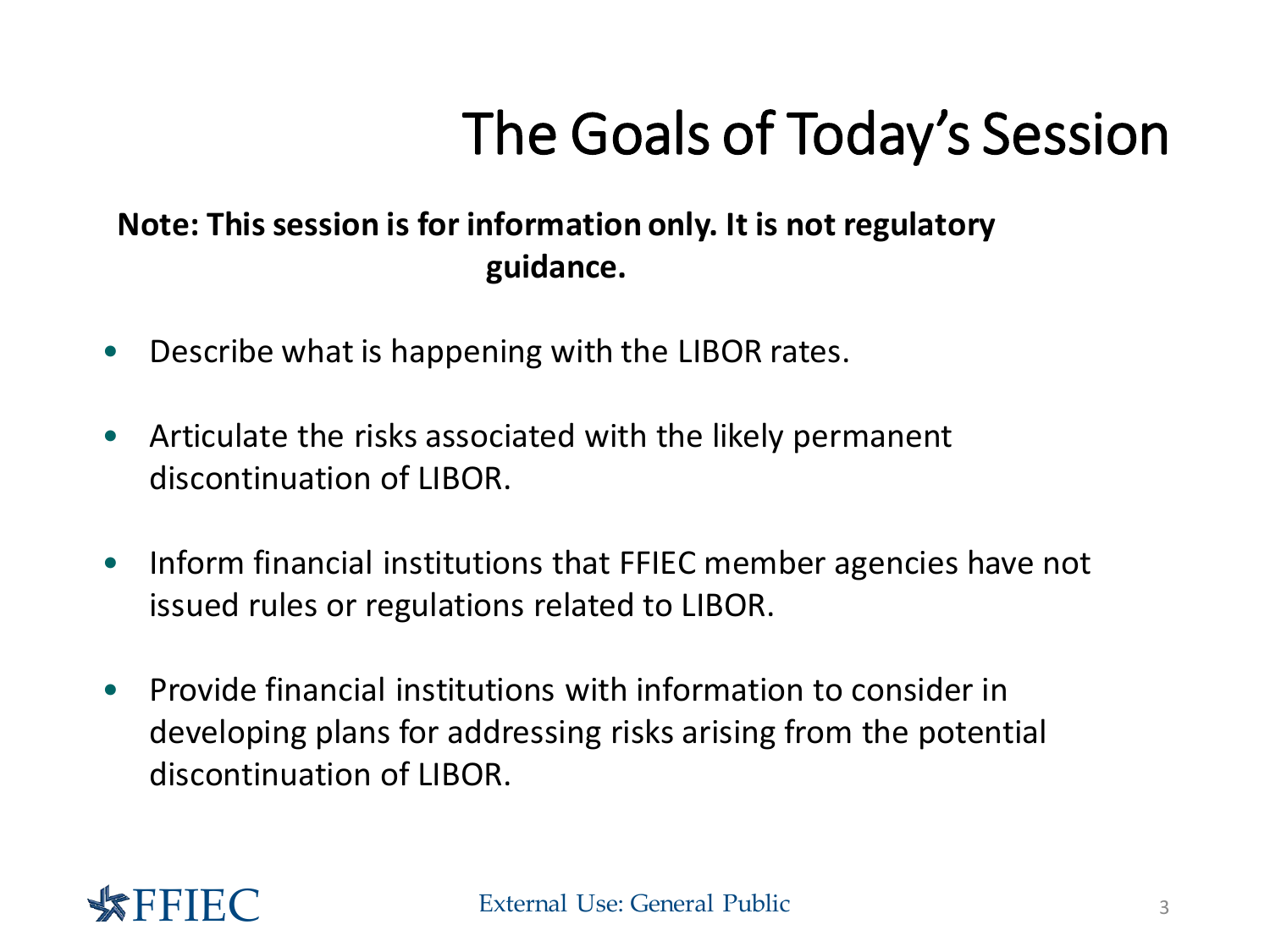## What is LIBOR?

- LIBOR is an interest rate benchmark that is intended to reflect the cost at which globally-active banks can borrow on an unsecured basis in wholesale markets for a given maturity, in a given currency.
- The LIBOR benchmark rate is calculated and published daily for five currencies and seven maturities.

| <b>Currency</b>            | <b>Maturity</b>       |
|----------------------------|-----------------------|
| U.S. dollar (USD)          | Overnight             |
| <b>Great Britain Pound</b> | 1 week<br>1 month     |
| Japanese Yen               | 2 months              |
| <b>Swiss Franc</b>         | 3 months              |
| Euro                       | 6 months<br>12 months |

• USD LIBOR is estimated to be referenced in approximately \$200 trillion worth of financial contracts.

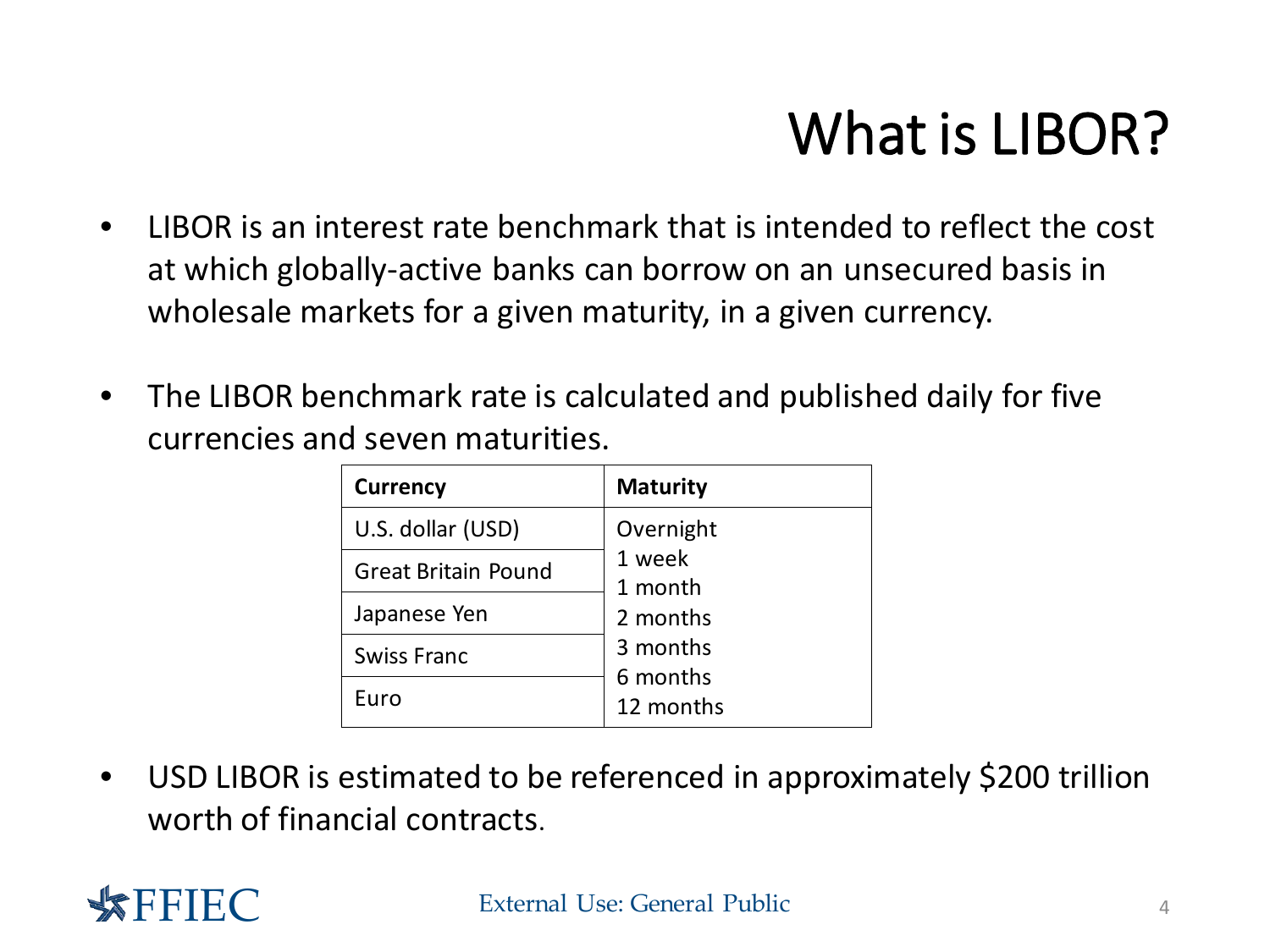### Estimated USD LIBOR Market Footprint by Asset Class<sup>1</sup>

| <b>Broad Category</b>                            | <b>Product Category</b>                    | Volume             | <b>Share Maturing</b> |
|--------------------------------------------------|--------------------------------------------|--------------------|-----------------------|
|                                                  |                                            | (Trillions of USD) | by End of 2021        |
| Over-the-Counter Derivatives Interest rate swaps |                                            | 81                 | 66%                   |
|                                                  | Forward rate agreements                    | 34                 | 100%                  |
|                                                  | Interest rate options                      | 12                 | 65%                   |
|                                                  | Cross currency swaps                       | 18                 | 88%                   |
| <b>Exchange Traded Derivatives</b>               | Interest rate options                      | 34                 | 99%                   |
|                                                  | Interest rate futures                      | 11                 | 99%                   |
| <b>Total Derivatives Exposure</b>                |                                            | 190                |                       |
| <b>Bonds</b>                                     | Floating/Variable Rate Notes               | 1.8                | 84%                   |
|                                                  |                                            |                    |                       |
| <b>Securitizations</b>                           | Mortgage-backed Securities (include. CMOs) | 1                  | 57%                   |
|                                                  | Collateralized loan obligations            | 0.4                | 26%                   |
|                                                  | Asset-backed securities                    | 0.2                | 55%                   |
|                                                  | Collateralized debt obligations            | 0.2                | 48%                   |
| <b>Business Loans<sup>2</sup></b>                | Syndicated loans                           | 1.5                | 83%                   |
|                                                  | Nonsyndicated business loans               | 0.8                | 86%                   |
|                                                  | Nonsyndicated CRE/Commercial mortgages     | 1.1                | 83%                   |
| <b>Consumer Loans</b>                            | Retail mortgages <sup>3</sup>              | 1.2                | 57%                   |
|                                                  | <b>Other Consumer loans</b>                | 0.1                |                       |
| <b>Total USD LIBOR Exposure</b>                  |                                            | 199                | 82%                   |

<sup>1</sup> Source: Federal Reserve staff calculations, BIS, Bloomberg, CME, DTCC, Federal Reserve Financial Accounts of the United States, G. 19, Shared National Credit, Y-14 data, and JPMorgan Chase. Data are gross notional exposures as of year-end 2016. <sup>2</sup>The figures for syndicated and corporate business loans do not include undrawn lines. Nonsyndicated business Ioans exclude commercial real estate (CRE)/commercial mortgage Ioans. 3 Estimated maturities are based on historical prepayment rates.



### **FIC** External Use: General Public 5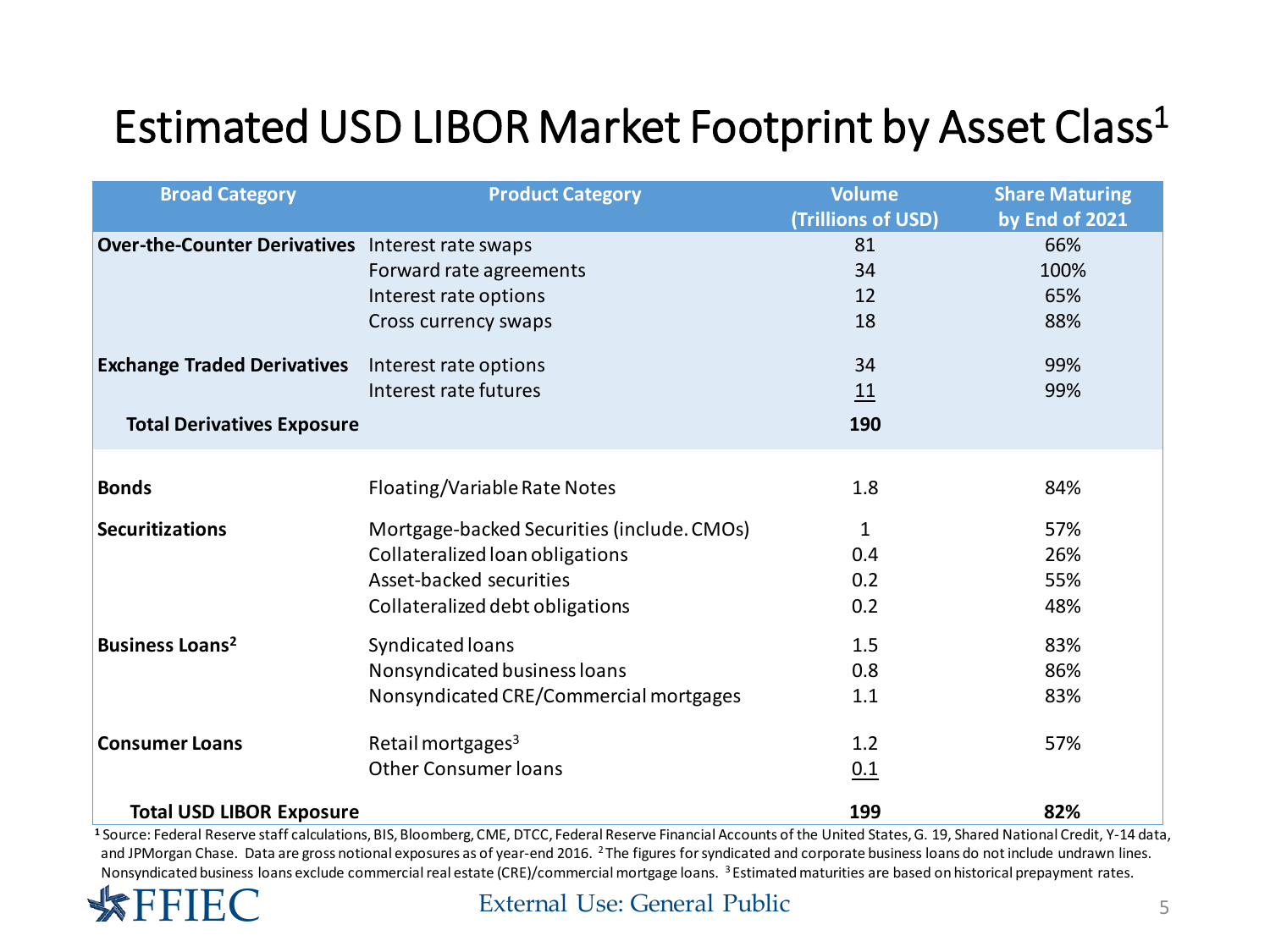## as a Major Reference Rate The Challenges of LIBOR

- Following the global financial crisis, LIBOR has been increasingly based on the expert judgment of the panel banks due to the decline in unsecured, wholesale borrowings.
- The weaknesses in LIBOR, coupled with the large volume of contracts referencing these rates, has resulted in systemic risk concerns.
- Panel banks are growing more reluctant to contribute quotes due to liability concerns. According to the United Kingdom's Financial Conduct Authority (FCA), current panel banks agreed to voluntarily support LIBOR through the end of 2021.
- LIBOR may continue after 2021, but there is no guarantee that LIBOR publication will still be available after that date.

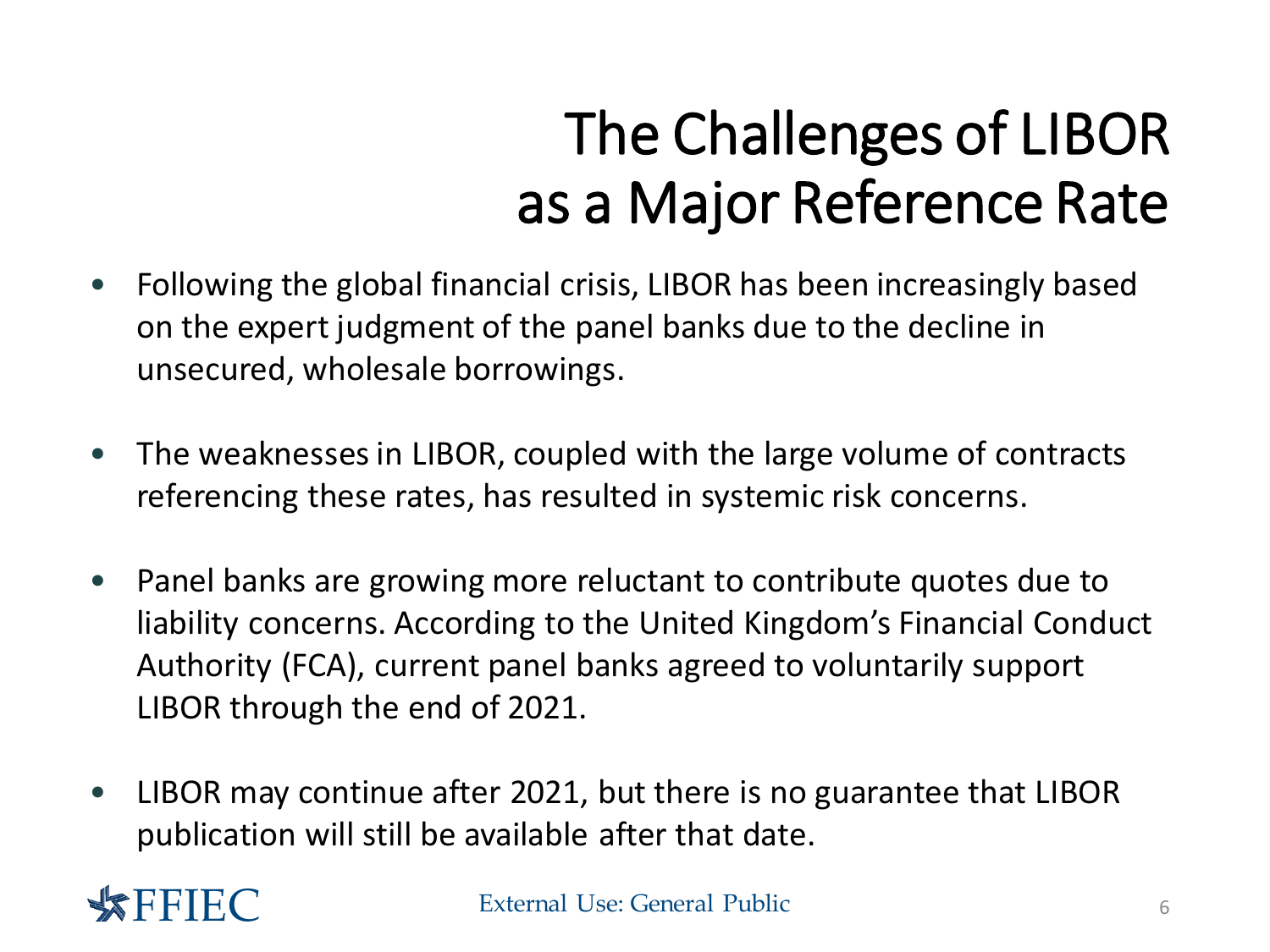### International Developments

Alternative Reference Rates Committee (ARRC): Established in 2014 by the Federal Reserve to identify an alternative USD benchmark rate

United Kingdom: Working Group on Sterling Risk-Free Reference Rates (SONIA)

Switzerland: National Working Group on Swiss Franc Reference Rates (SARON)



Japan: Study Group on Risk-Free Reference Rates

International Organization of **Securities** Commissions: Issued Principles for Financial Benchmarks

European Union: Industry led working group set up by the European Central Bank, European Securities and Markets Authority, European Commission and Financial Services and Markets Authority (ESTER)

Financial Stability Board (FSB) formed two groups.

- The Official Sector Steering Group, a public sector group, issued recommendations in 2014 for strengthening the interbank offer rates and identifying alternative rates.
- The Market Participants Group, a private sector group, evaluated the feasibility of alternative reference rates and identified transition paths and related issues (report issued in 2014).

### **FFIEC** External Use: General Public 7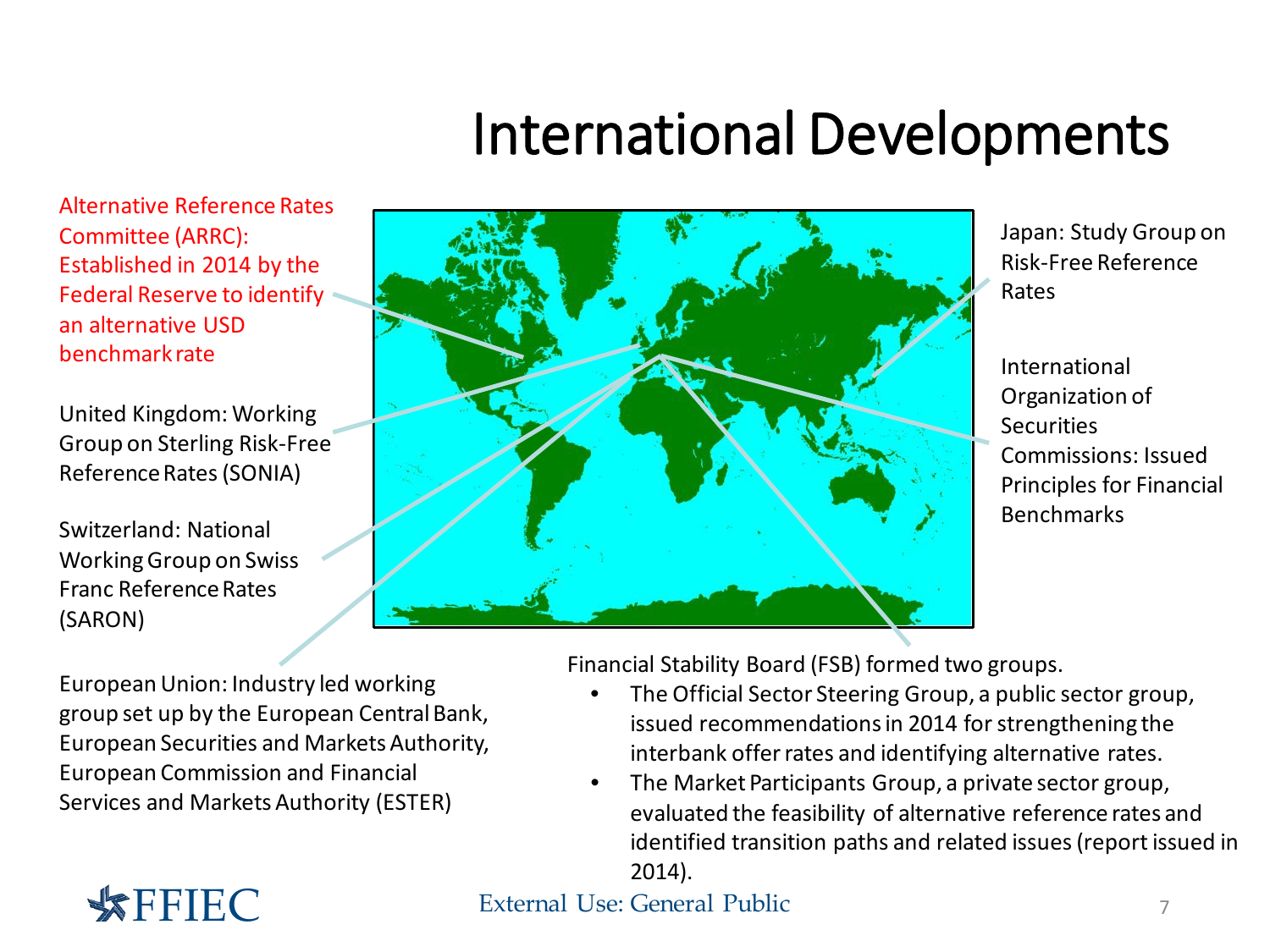### Alternative Reference Rates Committee (ARRC)

- Financial Stability Oversight Council's 2014 annual report recommended regulators and market participants work together on alternative USD benchmarks.
- The ARRC was convened in November 2014 by the Federal Reserve to:
	- Identify one or more alternative USD reference rates that both fit the needs of the market and meet the standards of best practice
	- Develop a transition plan for the voluntary adoption of these rates
	- Identify best practices for contract robustness
	- Create an implementation plan with metrics of success and a timeline
- In 2017, the ARRC identified the Secured Overnight Financing Rate (SOFR) as its preferred alternative to USD LIBOR and the ARRC is encouraging market participants to adopt SOFR and build liquidity in derivative products that reference SOFR.

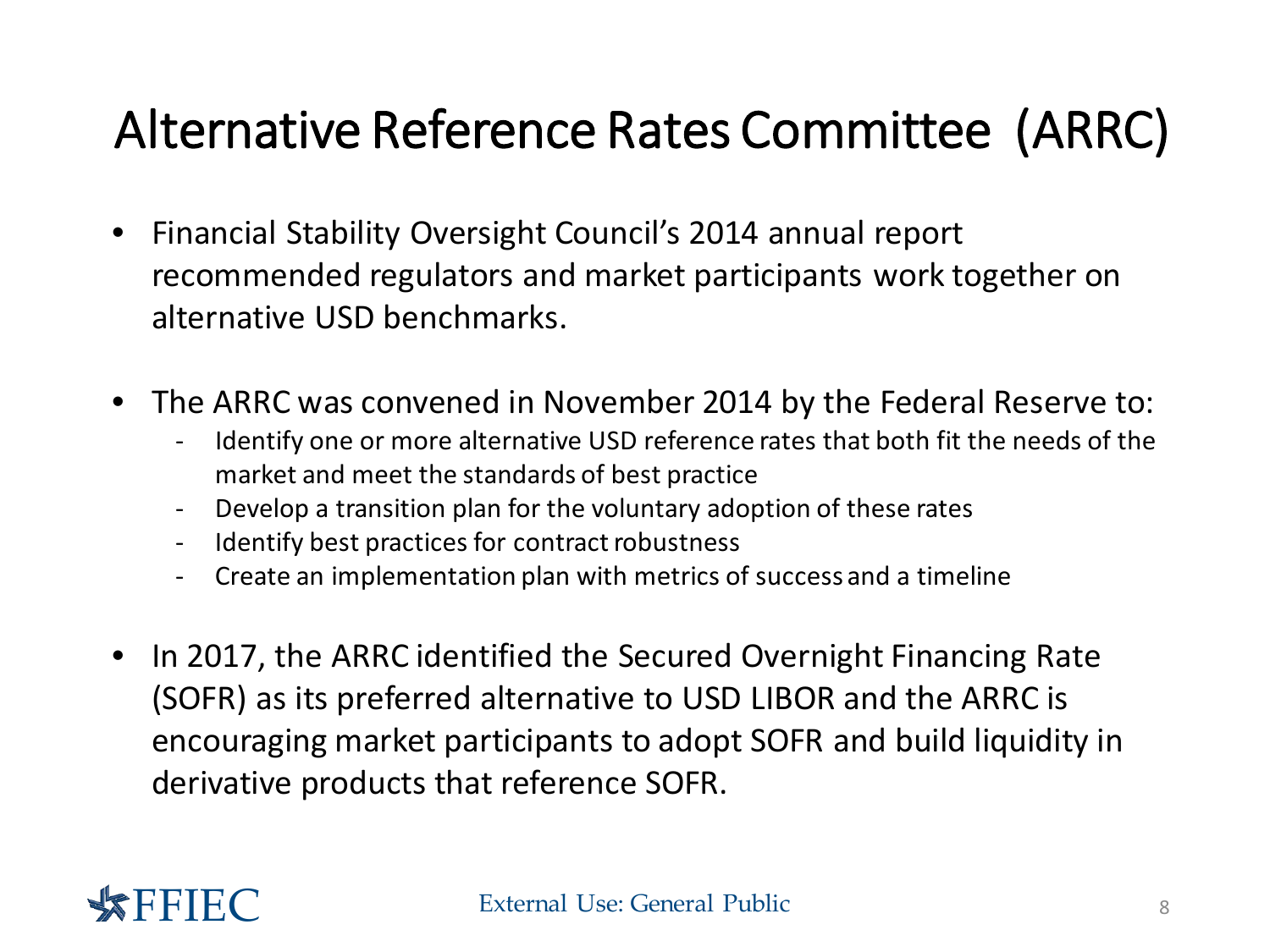## Secured Overnight Financing Rate (SOFR)

- The ARRC has recommended SOFR and has been promoting the voluntary adoption of SOFR, but financial institutions are free to choose other alternatives.
- SOFR is a short term USD interest rate based on overnight treasury repo transactions.
- The Federal Reserve Bank of New York began publishing SOFR on April 3, 2018.
- SOFR is based on trade-level data from various segments of the repo market.
- Characteristics of SOFR:
	- Fully transaction-based and encompasses a robust underlying market (\$700 billion daily volume reported in the Second Report of the ARRC issued March 2018).
	- Overnight, risk-free reference rate that correlates closely with other money market rates.

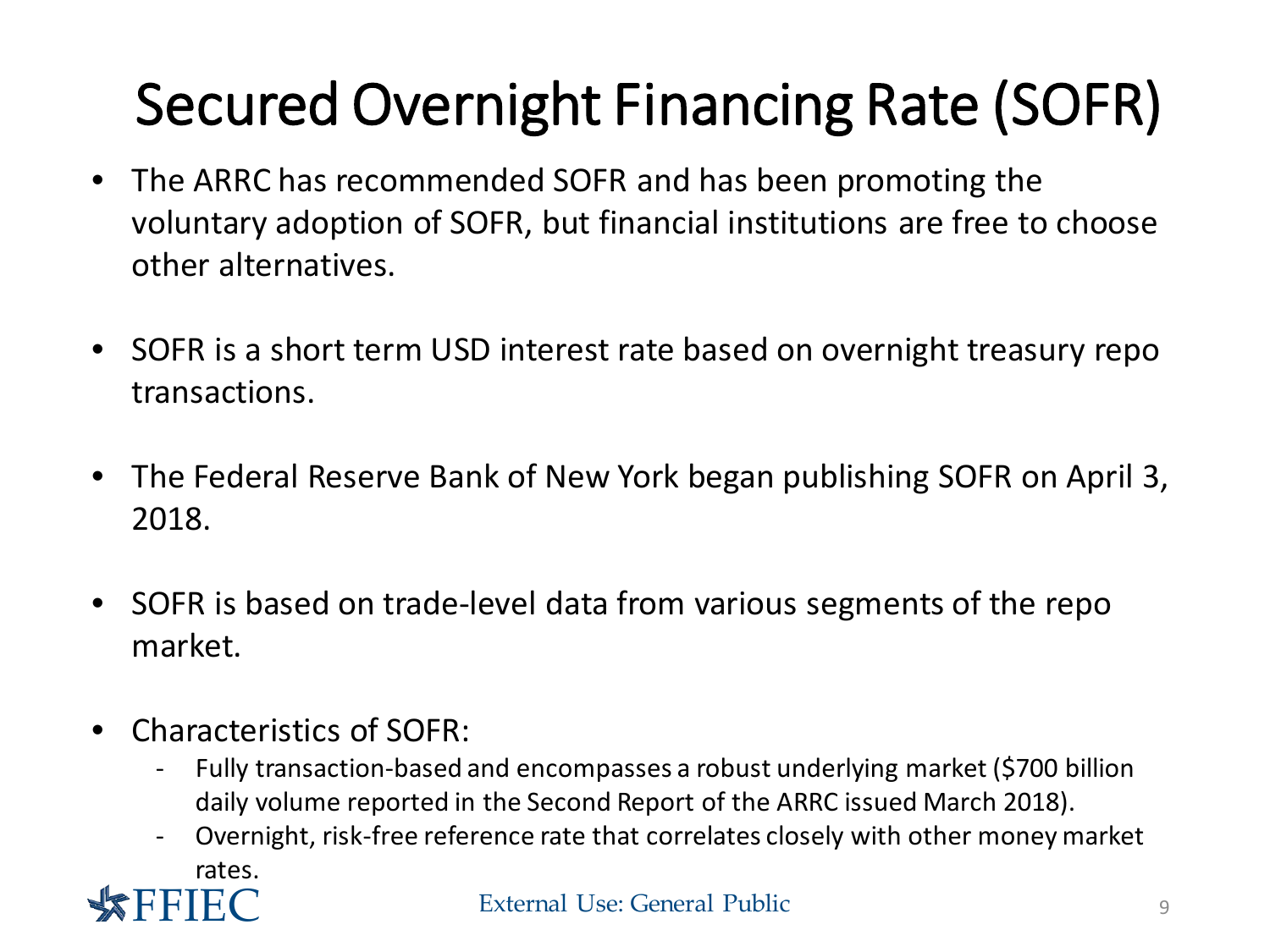### Impact on Derivatives

- LIBOR has been referenced in a wide variety of derivatives contracts for hedging, market making and other purposes.
- Without preparation, a cessation of LIBOR could cause considerable disruption.
	- Derivatives are not sufficiently robust to handle permanent discontinuance of LIBOR
	- Contractual fallback language states that if LIBOR is not available, parties must solicit quotes from major London banks (essentially create their own LIBOR).
	- Originally contemplated for short period of unavailability
- International Swaps and Derivatives Association (ISDA) has established working groups to define and implement a fallback methodology if LIBOR ceases to exist.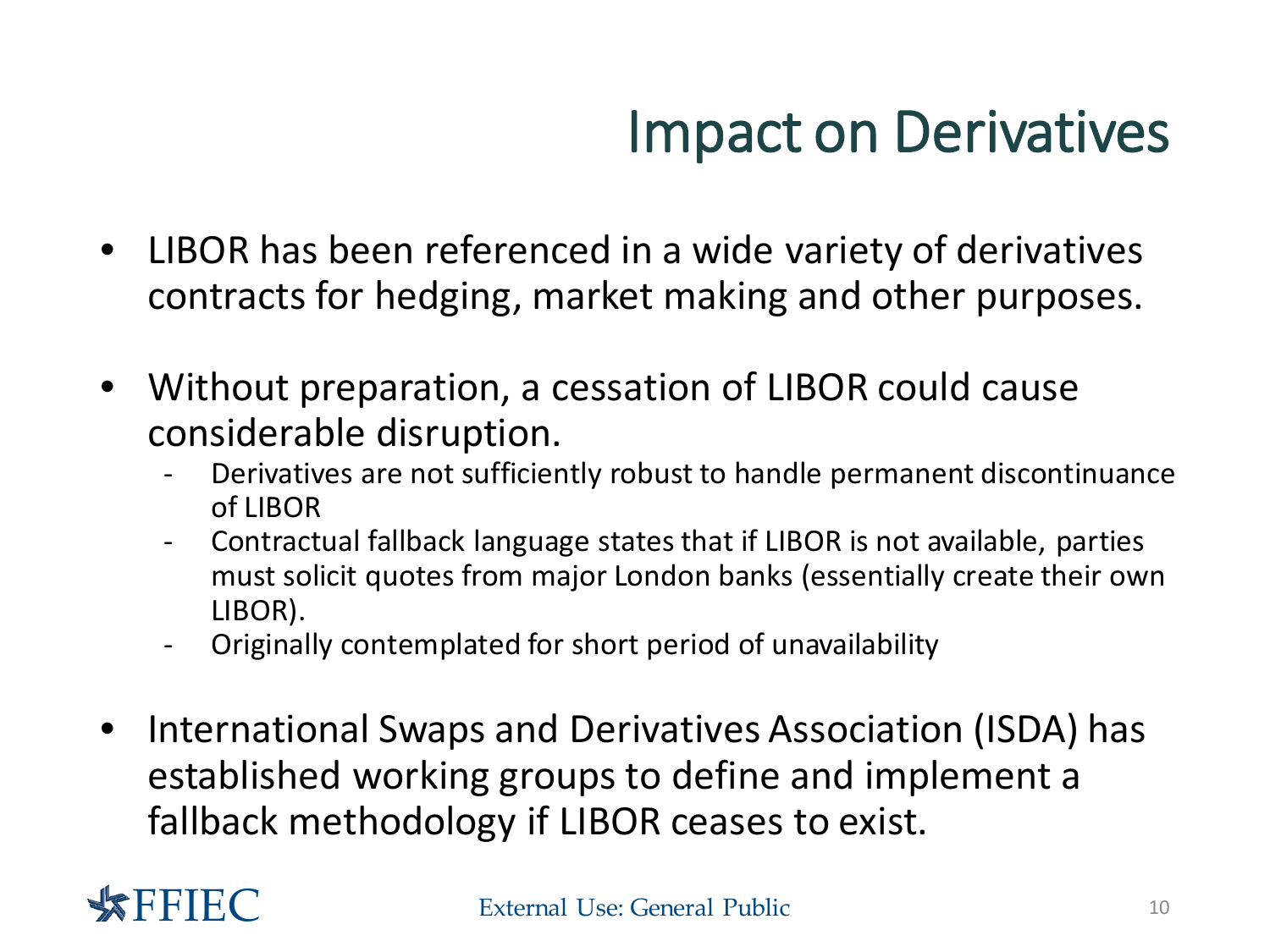### Typical Legal Contract Language for Cash Products

| Product*                   | <b>Typical Fallback Contract Language</b>                                                                                                                                                                                                                                           |
|----------------------------|-------------------------------------------------------------------------------------------------------------------------------------------------------------------------------------------------------------------------------------------------------------------------------------|
| Floating rate notes        | Direct the calculation agent to first poll a sample of banks (similar to the ISDA<br>fallback language) and then convert to fixed-rate at the last published value of<br>LIBOR if quotes are not received.                                                                          |
| Securitizations            | Agency mortgage-backed securities allow Fannie Mae and Freddie Mac to<br>name a successor rate if LIBOR is discontinued.<br>Other securitizations would require a poll of banks and then convert to fixed-<br>rate at the last published value of LIBOR if quotes are not received. |
| <b>Business loans</b>      | Appears to name the Prime Rate or the Effective Federal Funds Rate plus a<br>spread as the fallback if LIBOR is discontinued.                                                                                                                                                       |
| Retail mortgages           | Gives the noteholder the ultimate authority to name a successor rate if LIBOR<br>was discontinued, although it is unclear if the spread can be adjusted.                                                                                                                            |
| Other consumer<br>products | May be more varied but thus far seem to have similar flexibility as retail<br>mortgages.                                                                                                                                                                                            |

*\*Most legacy contracts will mature before 2021, but new contracts are being written daily.* 

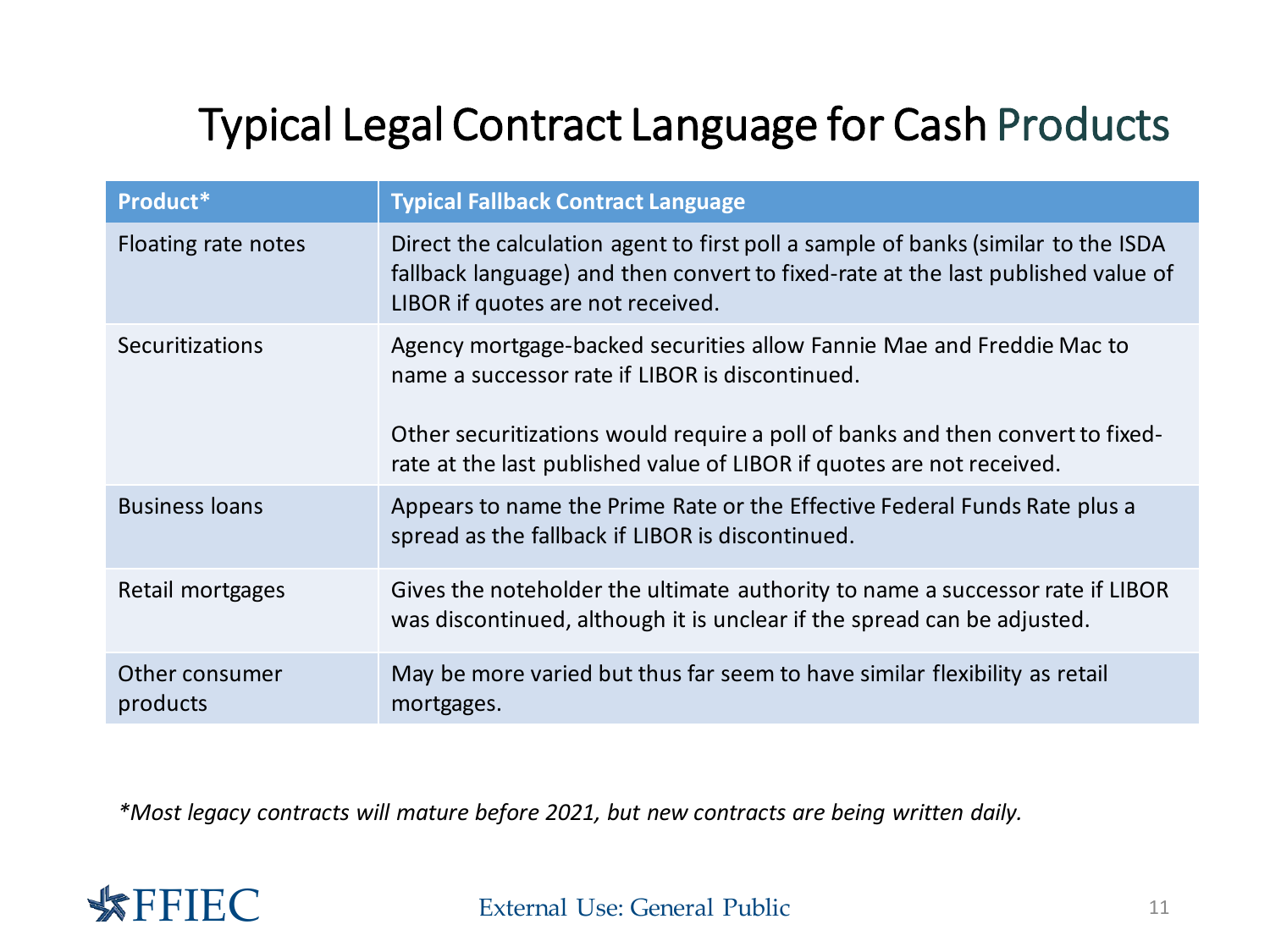## Transitioning From LIBOR

- Planning considerations will vary by institution based on the institution's exposure to LIBOR.
- Financial institutions that proactively assess their LIBOR exposures and review fallback language in the relevant documents should be better prepared for transitioning.
- The ARRC is working with the industry to draft more robust fallback contract language and has released several consultations.
- The ARRC and its various working groups will consider future challenges associated with the transition to a new reference rate, including:
	- Need for credit spreads (moving from an unsecured to a secured rate)
	- Need for a term structure
	- Building liquidity (voluntarily) in derivatives markets linked to SOFR
- The FFIEC member agencies are working to raise awareness and educate financial institutions and examiners.



**FFIEC** External Use: General Public 12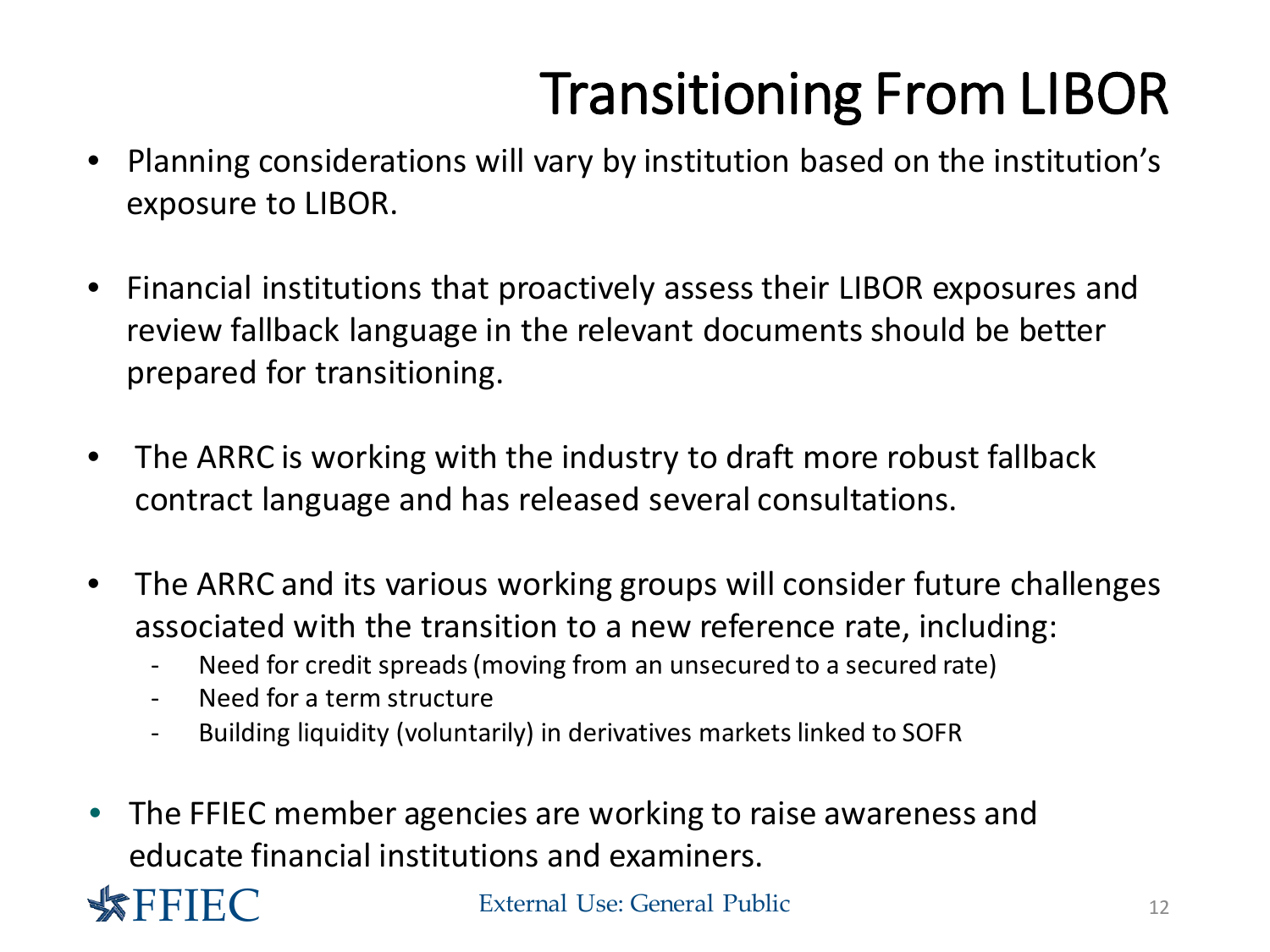### Suggested Questions for Planning Process

- Which of my existing assets and liabilities (including off-balance sheet) reference a LIBOR rate?
- What contracts/loan agreements will I need to revise?
- What risk management system will I need to revise? For example, governance, compliance, internal controls systems (including information technology systems), accounting (including hedge accounting and valuation).
- What disclosures or communications with retail consumers will I need to provide?

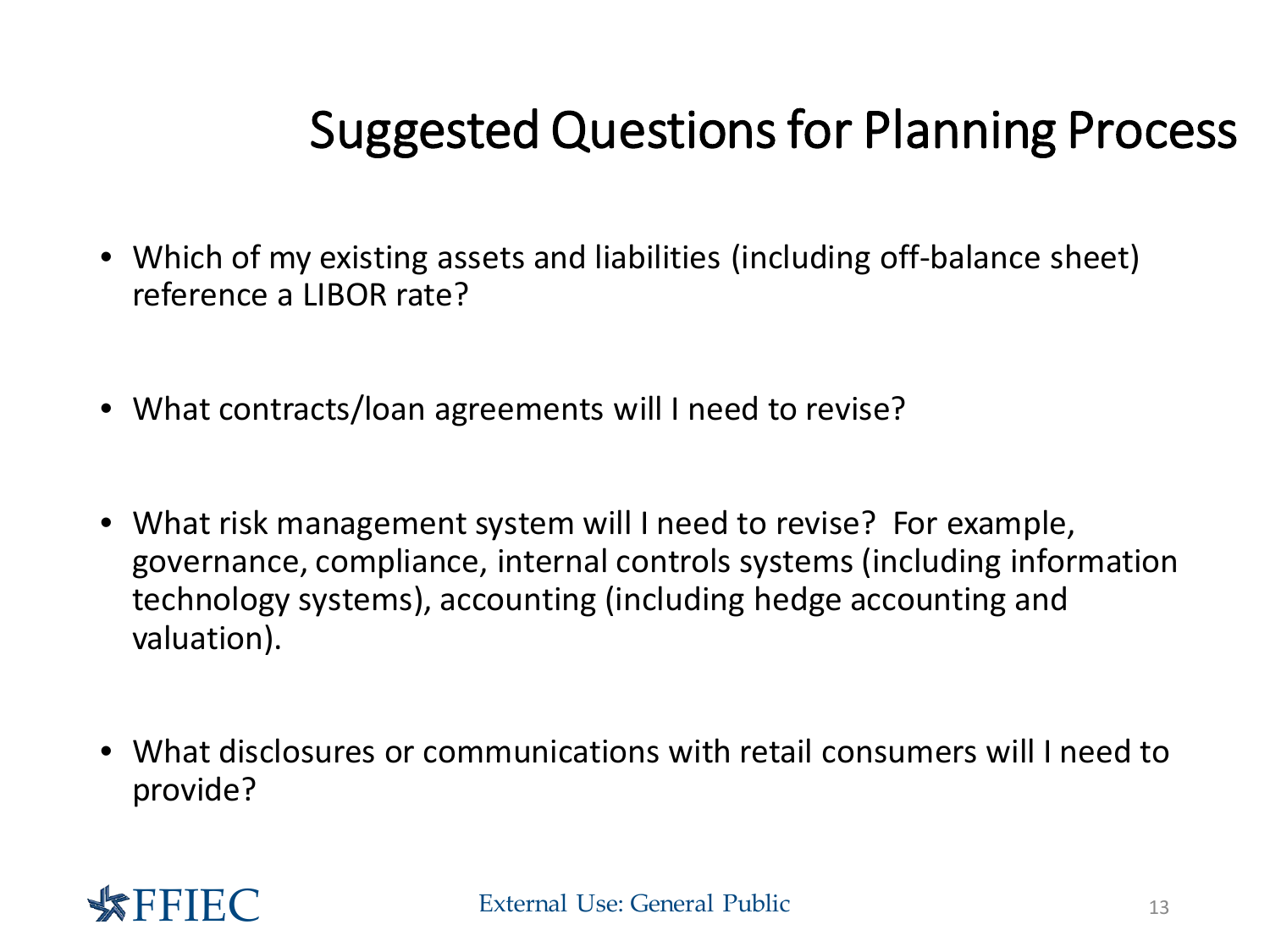## Supervisory Matters

- None of the FFIEC member agencies have issued rules and regulations regarding transition from LIBOR.
- At this time, examiners are not examining financial institutions to assess LIBOR exposures or transition plans.
- Examiners may have discussions with institutions regarding their familiarity with the transition away from LIBOR to alternative rates and if they have started to consider the effects on their institutions.

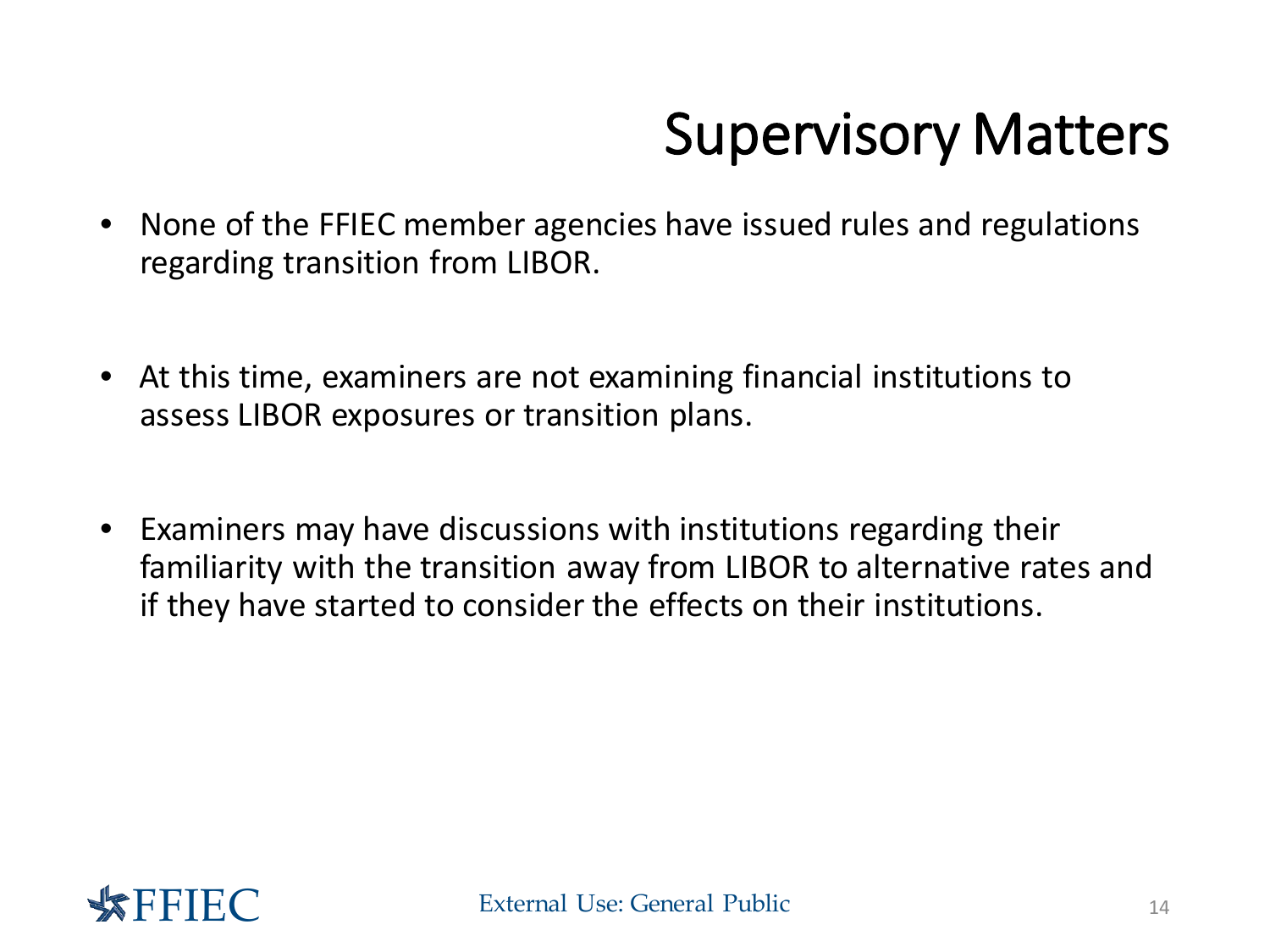### Appendices

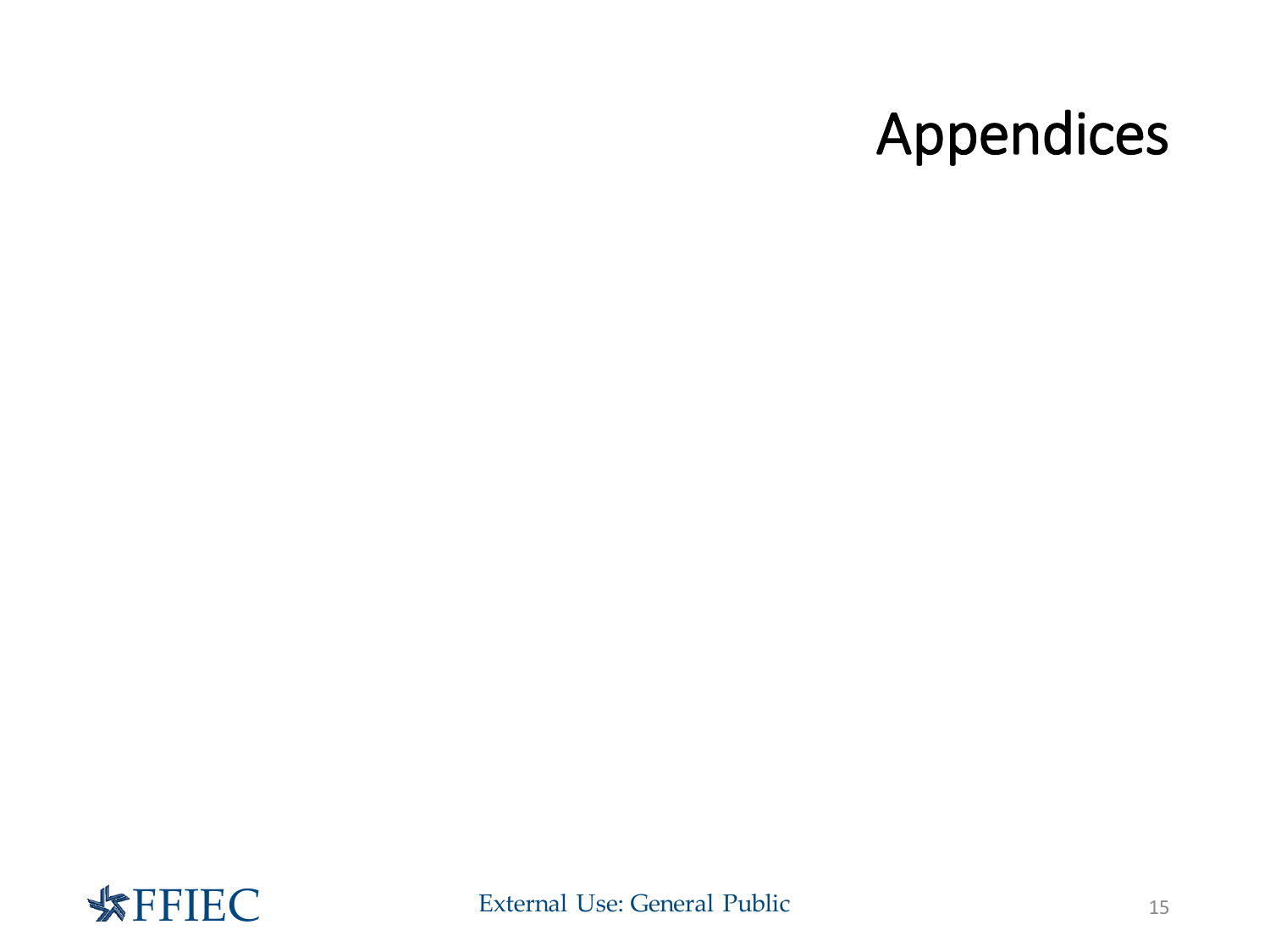## Membership of the ARRC

- AXA
- Bank of America
- BlackRock
- Citigroup
- CME Group
- Deutsche Bank
- Fannie Mae
- FreddieMac
- GE Capital
- Goldman Sachs
- Government Finance Officers Association
- HSBC
- IntercontinentalExchange
- International Swaps and Derivatives Association
- JP Morgan Chase & Co.
- LCH Clearnet
- MetLife
- Morgan Stanley
- National Association of Corporate Treasurers
- Pacific Investment Management Company
- TD Bank
- Federal Home Loan Bank of New York
- Independent Community Bankers of America
- Loan Syndications and Trading Association
- Securities Industry and Financial Markets Association
- Wells Fargo
- World Bank Group

### **Ex Officio Members**

- Board of Governors of the Federal Reserve System
- Bureau of Consumer Financial Protection
- Federal Deposit Insurance Corporation
- Federal Housing Finance Agency
- Federal Reserve Bank of New York
- Office of Financial Research
- Office of the Comptroller of the Currency
- U.S. Commodity Futures Trading Commission
- U.S. Securities and Exchange Commission
- U.S. Treasury Department

### **External Use: General Public 16 CONTROLLER EXTENDIOUS EXTENDIOUS EXTENDIOUS EXTENDIOUS EXTENDIOUS EXTENDIOUS EXTENDIOUS EXTENDIOUS EXTENDIOUS EXTENDIOUS EXTENDIOUS**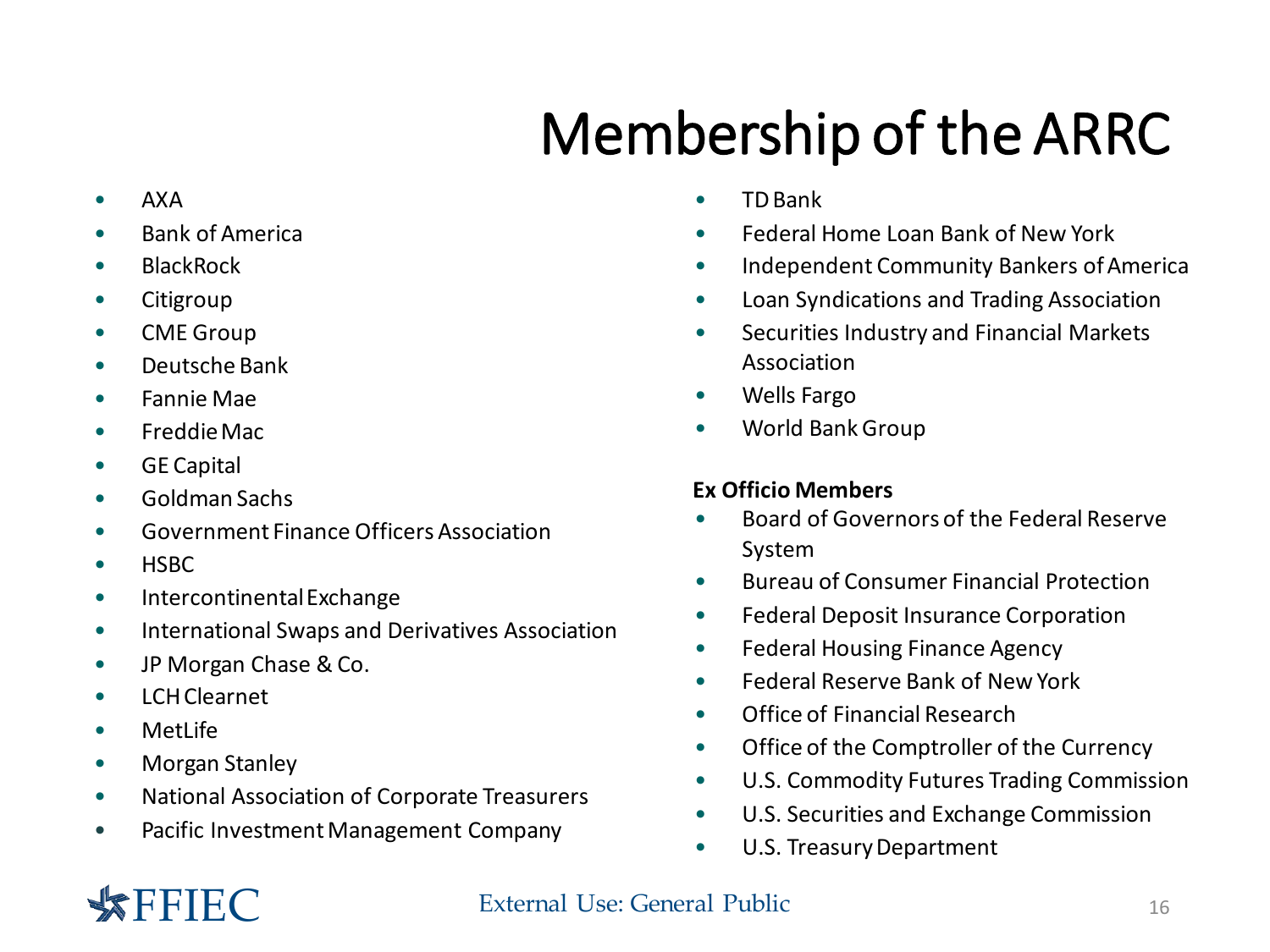### ARRC Paced Transition Plan

- SOFR futures (one-month and three-month contracts) launched on May 7; infrastructure for futures and/or Overnight Indexed Swaps (OIS) trading in SOFR is put in place by ARRC members.
- By end of 2018, trading begins in futures and/or bilateral, uncleared, OIS referencing SOFR.
- Trading began in cleared OIS that reference SOFR. (CME Group and LCH Clearnet have started offering SOFR OIS and basis swap clearing in Q3 2018)
- By end of 2021, a term reference rate based on SOFR derivatives is created.